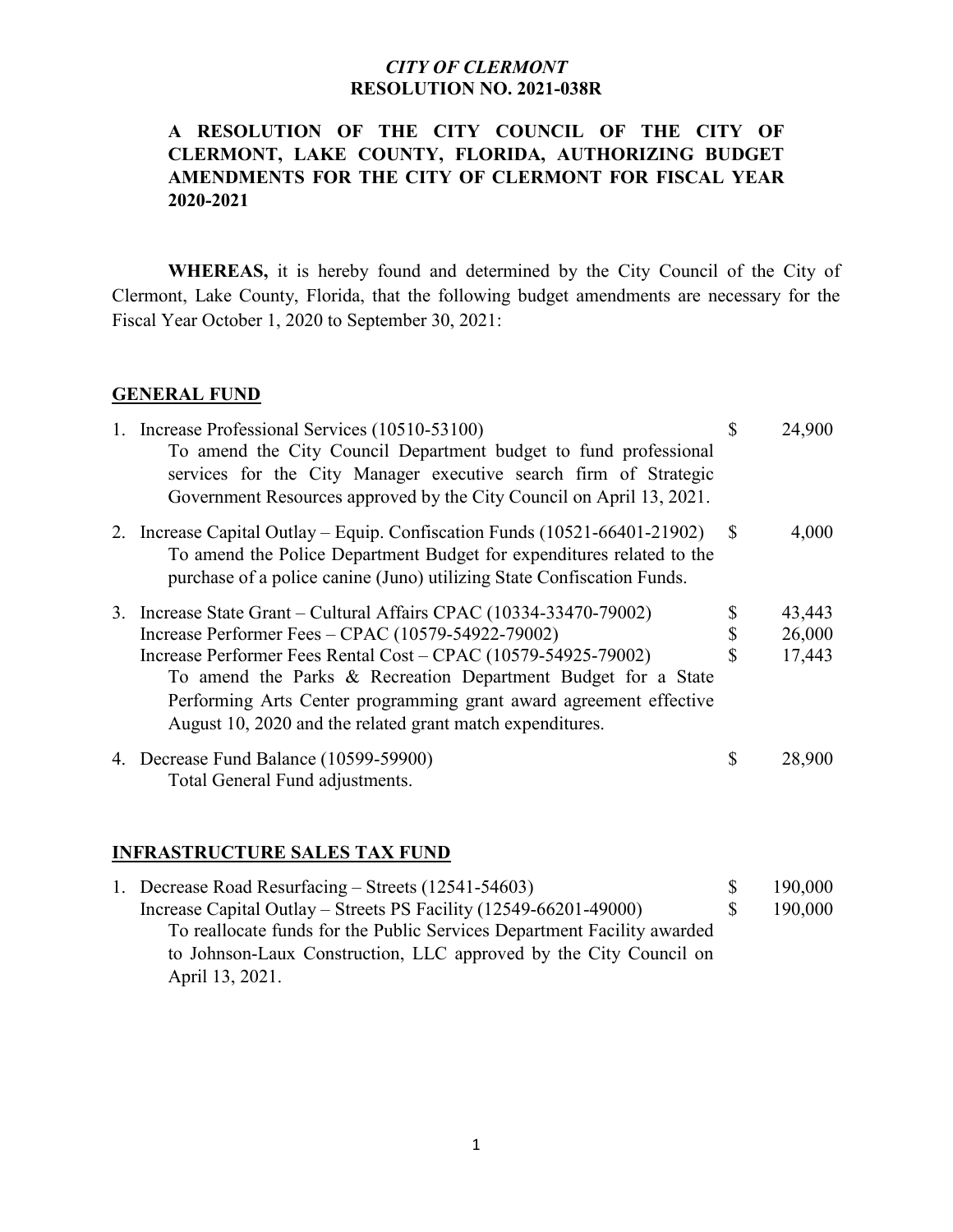# **FIRE IMPACT FEE FUND**

| $\mathbf{L}$ | Increase Capital Outlay – Vehicle $(16522 - 66400)$<br>To amend the Fire Impact Fee Fund budget for the purchase of a rapid<br>deploy vehicle for the fire boat (Marine 101) from Fire Station 1 approved<br>by the City Council on May 11, 2021. |    | 55,000 |
|--------------|---------------------------------------------------------------------------------------------------------------------------------------------------------------------------------------------------------------------------------------------------|----|--------|
|              | 2. Decrease Fund Balance (16599-59900)<br>Total Fire Impact Fund adjustments.                                                                                                                                                                     | -S | 55,000 |

# **CAPITAL PROJECTS FUND**

| 1. Increase Capital Outlay – Building PW Facility (32549-66201-49000)                                            |     | 260,351 |
|------------------------------------------------------------------------------------------------------------------|-----|---------|
| To amend the budget for the construction contract for the Public Services                                        |     |         |
| Department Facility awarded to Johnson-Laux Construction, LLC<br>approved by the City Council on April 13, 2021. |     |         |
| 2. Decrease Fund Balance (32599-59900)<br>Total Capital Projects Fund adjustments.                               | -SS | 260,351 |

# **WATER FUND**

| 1. Increase Capital Outlay–Utility Relocation (41533-66307-33600)         | -SS | 97,825 |
|---------------------------------------------------------------------------|-----|--------|
| Increase Reimbursement – Utility Relocation (41366-36650-33600)           |     | 97,825 |
| To amend the Water Fund budget for utility relocation costs and a related |     |        |
| reimbursement from Lennar Homes, LLC related to a water main              |     |        |
| relocation in King's Ridge.                                               |     |        |

# **WATER IMPACT FEE FUND**

| 1. Increase Capital Outlay – Watermain PS Facility (43533-66307-49000)  |              | 62,481 |
|-------------------------------------------------------------------------|--------------|--------|
| To amend the Water Impact Fee Fund budget for the construction contract |              |        |
| for the Public Services Department Facility awarded to Johnson-Laux     |              |        |
| Construction, LLC approved by the City Council on April 13, 2021.       |              |        |
| 2. Decrease Fund Balance (43599-59900)                                  | <sup>S</sup> | 62,481 |
| Total Water Impact Fee Fund adjustments.                                |              |        |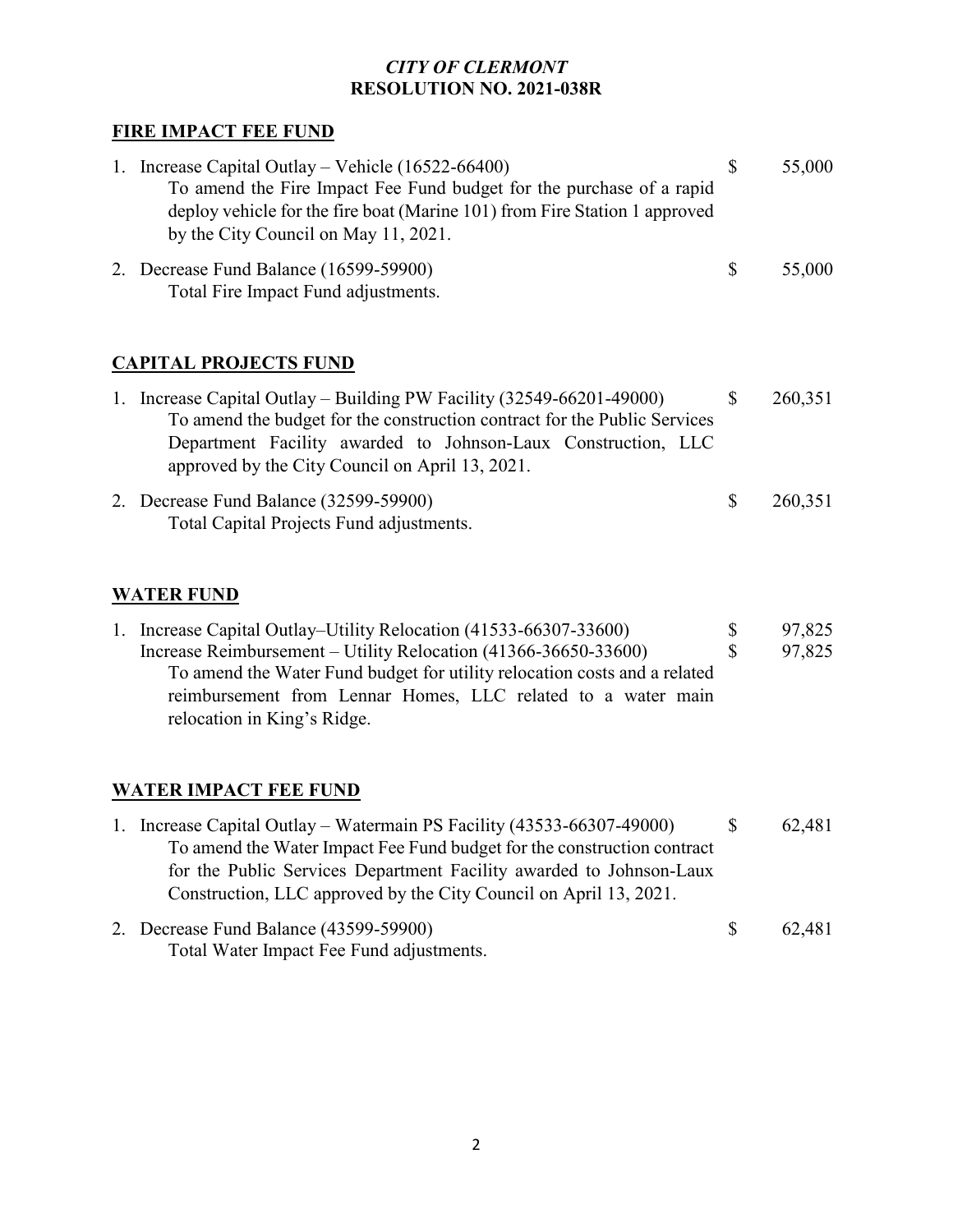# **SANITATION FUND**

- 1. Increase Capital Outlay Building PW Facility (49534-66201-49000) \$ 570,272 To amend the Sanitation Fund budget for a construction contract for the Public Services Department Facility awarded to Johnson-Laux Construction, LLC approved by the City Council on April 13, 2021.
- 2. Decrease Fund Balance (49599-59900) \$ 570,272 Total Sanitation Fund adjustments.

Net Decrease to Fund Balance – All Funds  $\qquad$  \$ 977,004